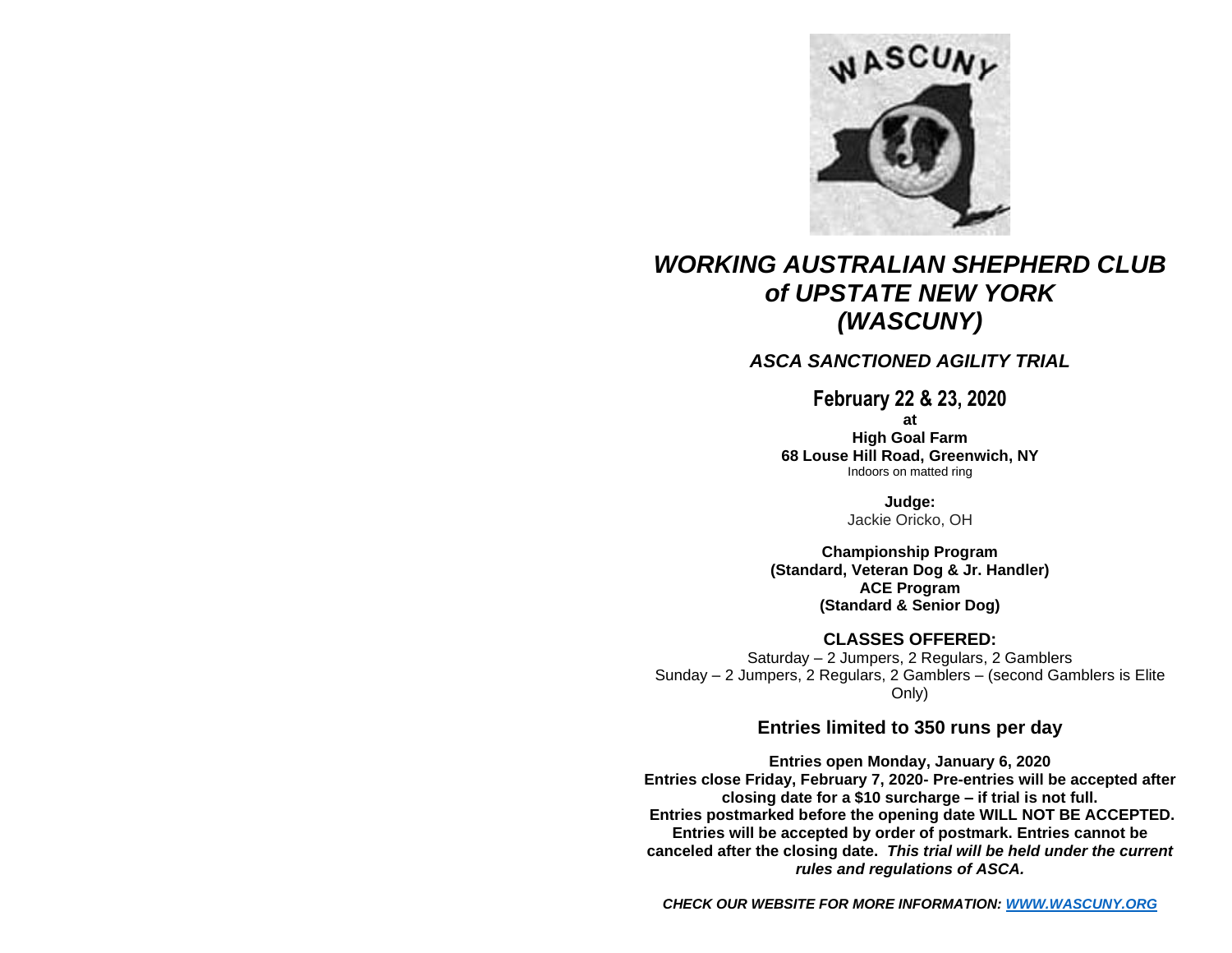## **TRIAL COMMITTEE**

Trial Chairperson: Wendy Cerilli, 518-588-6852, [agilitytraining@yahoo.com](mailto:agilitytraining@yahoo.com) Trial Secretary: Jennifer Fuller, 518-935-0290, [sweepndaisy@yahoo.com](mailto:sweepndaisy@yahoo.com) Chief Course Builder: Judi Schachte Chief Ring Steward: Chris Dumas Chief Scorekeeper: Jennifer Fuller

## **TENTATIVE SCHEDULE**

Saturday & Sunday mornings: Check-in & measuring will start at 7:15 am Judges briefing at 7:45 am

**Saturday**: First walk-thru at 7:45 am. First run at 8:00 am.

Gamblers 1 (Elite, Open, Novice), Gamblers 2 (Elite, Open, Novice), Regular 1 & 2 (Elite, Elite, Open, Open, Novice, Novice), Jumpers 1 & 2 (Elite, Elite, Open, Open, Novice, Novice).

**Sunday**: First walk-thru at 7:45 am. First run at 8:00 am.

Jumpers 1 & 2 (Elite, Elite, Open, Open, Novice, Novice), Gamblers 1 (Elite, Open, Novice), Gamblers 2 (Elite only), Regular 1 & 2 (Elite, Elite, Open, Open, Novice, Novice).

(Committee reserves the right to change the class run order.)

### **SHOW SITE / Trial Information**

- The trial will be run indoors on matting over concrete in one 85' x 120′ ring.
- Follow Parking Rules and Directions
- Dogs requiring measurement should be measured prior to their first run. Dogs with a wither height of 20″ or less will need to be measured unless they have a permanent AKC, NADAC or ASCA height card
- Trial equipment as follows: Rubberized, slatted A-frame (adjustable 5' - 5'6") and dog-walk, rubberized teeter – unslatted, wing jumps, non-wing jumps, displaceable tire, tunnels, double jump, weave poles 24″ spacing.
- Equipment supplied by High Goal Farm, Greenwich, NY
- Lunch will be provided for workers.

### FOR MORE INFORMATION ON SITE SEE: [www.highgoalfarm.com](http://www.highgoalfarm.com/)

**Veterinarian on Call:** Battenkill Veterinary: 518-692-2227 Northway Animal Emergency Clinic: 518-761-2602

## **ON SITE CAMPING**

Overnight RV parking will be allowed for a fee. Please contact Wendy Cerilli 518-588-6852 or [agilitytraining@yahoo.com](mailto:agilitytraining@yahoo.com)

## **HOTELS**

Please be sure to verify that the hotel  $\overline{accepts}$  dogs – some have additional fees for pets. Remember to respect the property of your host hotel inside and out!

 **Hilltop Motel**, Route 9, Saratoga Springs·······················518-584-5232 **Comfort Inn**, 17 Old Gick Rd, Saratoga Springs··············518-587-6244 **Town & Country Motel**, Route 9, Glens Falls··················518-793-3471 **Peace Be Still**, Route 22, Cambridge····························518-677-5524  **Old Saratoga Motor Inn**, 177 Broad St, Schuylerville…….518-695-9997/800- 990-9940

## **MOTEL COURTESIES TO OBSERVE**

We are counting on you to be on your best behavior in order to maintain the working relationship with our motels and hotels. Our hard-earned reputation, as well as our ability to continue hosting trials, is certainly on the line and dependent on YOUR cooperation. We follow up on any complaints from motel owners or guests, so please report any issues to us.

- Double check on rates and charges. Call to confirm your reservation a few days before arriving.
- Please be honest about how many people and dogs will be staying in the room.
- Of course, as in standard agility procedure, all handlers/owners will pick up after their dogs. Please bag and dispose of dog waste properly.
- Do not groom dogs in rooms.
- Keep dogs off furniture. Please cover the motel's bedding with a sheet or blanket from home, whether or not you think your dog will get on the bed.
- Be sure to report any damage which may occur.
- Do NOT leave dogs unattended.

## **DIRECTIONS TO TRIAL SITE**

### **From North and South**

Take I-87 (Adirondack Northway) to Exit 14. Follow signs for Schuylerville and Route 29 east. Take Route 29 east through Schuylerville, across the Hudson River and up the hill. \*Right onto Route 40 South. First left onto Bulson Rd. (Elks Club on Corner) Go to end, right on Hegeman's Bridge Rd. First left onto Louse Hill Rd, 2<sup>nd</sup> drive on right.

### **From Western New York**

Take I-90 East (NYS Thruway) to Exit 24 (Albany). Take I-87 North (Adirondack Northway) to Exit 14. Follow signs for Schuylerville and Route 29 east. Take Route 29 east through Schuylerville, across the Hudson River and up the hill. Follow from \* above.

### **From East**

Take the MASS Turnpike to NYS Thruway. Take NYS Thruway to Exit B1 (Albany). Follow I-90 to exit 7 (I-787 North). Follow I-787 North to exit 7. Follow Route 7 west to intersection of I-87 North (Adirondack Northway). Take I-87 North (Adirondack Northway) to Exit 14. Follow signs for Schuylerville and Route 29 east. Take Route 29 East through Schuylerville, across the Hudson River and up the hill. Follow from \* above.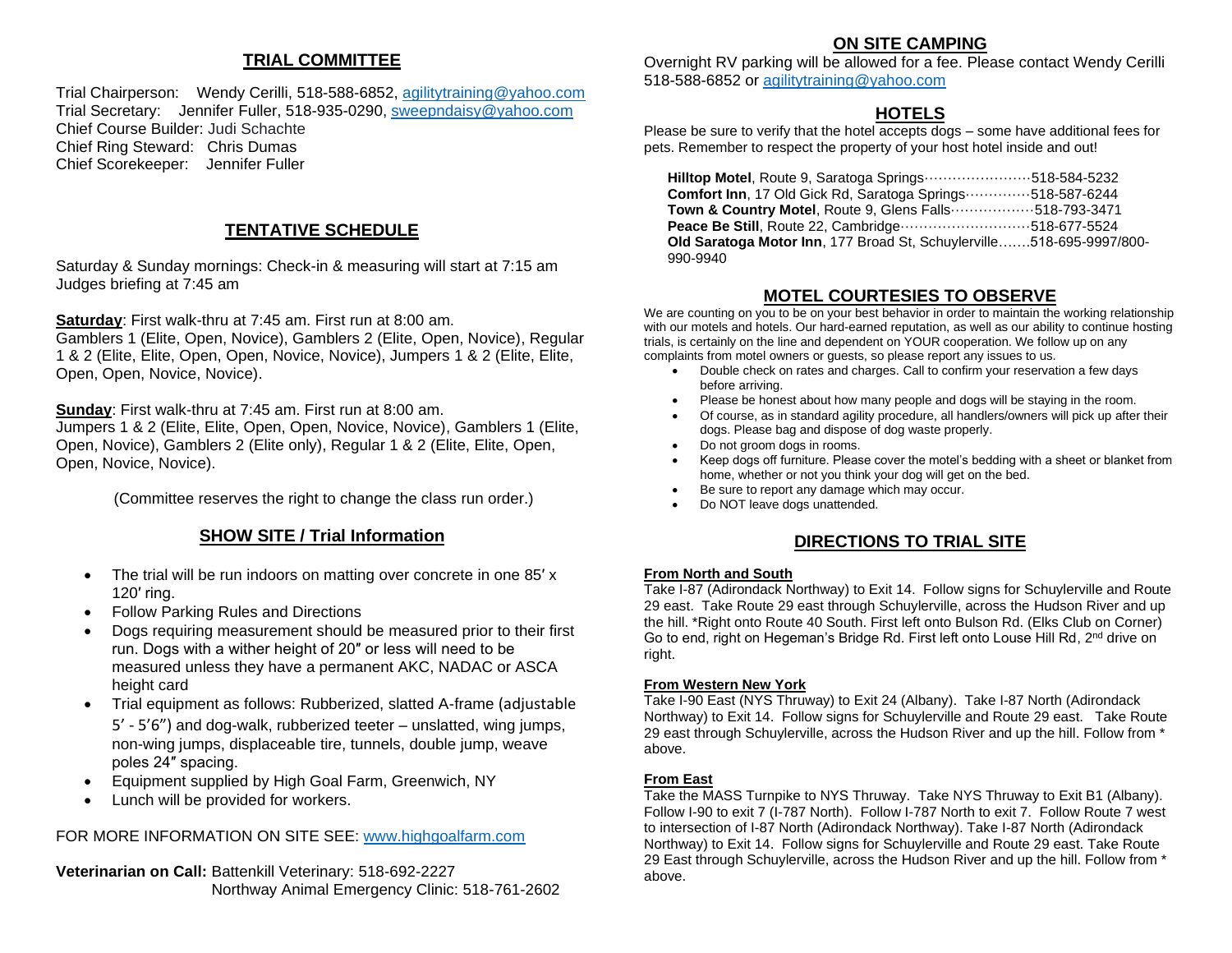## **NOTICE TO EXHIBITORS**

This trial is sanctioned by the Australian Shepherd Club of America, with The Working Australian Shepherd Club of Upstate New York as the sponsor club. Exhibitors, through submission of entry, acknowledge that they are knowledgeable of ASCA rules and regulations, and agree to abide by all rules in effect at the time of this trial.

All healthy, trained dogs over eighteen (18) months of age are eligible to compete in ASCA agility trials. Dogs entering in ANY level of classes do NOT have to have an ASCA registration or QTracking number. Application for QTracking number can be obtained at:

[https://www.asca.org/wp-content/uploads/2016/04/trackapp.pdf.](https://www.asca.org/wp-content/uploads/2016/04/trackapp.pdf)

 Bitches in heat, lame, or blind dogs are ineligible for entry, as is any dog with a deformity, which may cause a judge to not be able to reasonably assess the dog's ability to function and perform agility obstacles safely, and in a manner that is in the best interest, health and welfare of the dog. Any dog which demonstrates aggression towards any person or any dog, whether inside the ring or outside the ring, must be excused from the agility trial. Any dog which the judge feels is not in enough control to perform all obstacles in a safe manner will be excused from the agility trial.

- This ASCA agility trials shall be open to purebred and mixed breed dogs.
- No bitches in heat allowed on grounds.
- No collars, food, toys, clickers, or other aids or devices shall be permitted on the course or within ten feet of the ring entrance at any time. The only exception to this is leading your dog to the start on lead, and then handing the lead to a steward. All dogs should be on leash or in a crate or pen when not competing.
- Safety shall always be the foremost consideration in actions and conduct by handlers at all times. The organizing committee may NOT refuse any entry other than on the basis expressly provided through rules and regulations of the sanctioning organization(s). Anyone not currently in good standing with ASCA will not be allowed entry into the trial.

The sponsoring club will not be responsible for the loss or damage to any dog exhibited, or for the possessions of any exhibitor whether the result was by accident or any other cause. It is distinctly understood that every dog at this event is in the care, custody and control of his owner or handler during the entire time the dog is on the show premises. Any exhibitor whose dogs and/or children create unnecessary disturbances or repeatedly engage in unsafe or disruptive behavior may, at the discretion of the Trial/Show Committee, be asked to leave the show site. In such case, no refund of fees paid will be made.

## **REFUNDS**

There shall be no refunds for entries withdrawn in the event a dog and/or handler are dismissed from competition, regardless of the reason for such dismissal. Refunds are allowed if requested before the closing date. Refunds after closing date for bitches in season only. **ALL REQUESTS FOR REFUNDS MUST INCLUDE OWNER'S NAME AND ADDRESS AND VETERINARIAN'S CERTIFICATE.**

### **MOVE-UPS**

After submitting your entry form, the last day that we will be accepting move ups before the trial will be Monday, February 17, 2020. We will accept move-ups or changes *in writing only* (Mail or E-mail). No changes will be accepted after this date. Mail to: WASCUNY c/o Jennifer Fuller, 147 Kilmer Road, Argyle, NY 12809. Email: [sweepndaisy@yahoo.com](mailto:sweepndaisy@yahoo.com)

Move-ups will be allowed during the trial in person within 15 minutes of last run on Saturday. Move up form will be available at score table.

### **AWARDS**

First through fourth place ribbons will be awarded for each jump height in all classes and levels. Qualifying Rosettes will be awarded for each qualifying run.

### **JUMP HEIGHTS**

| Dog's Height             | 11'' &<br>under    | 14'' k<br>under    | 18" &<br>$20''$ &<br>under<br>under |     | Over 20"   |  |
|--------------------------|--------------------|--------------------|-------------------------------------|-----|------------|--|
| CH-Standard jumps at:    | 8″                 | 12"                | 16"                                 | 20" | 20" or 24" |  |
| Vets & Ace Std. jump at: | 4"                 | 8"                 | 12"                                 | 16" | 16"        |  |
| ACE Sr. jumps at:        | $4^{\prime\prime}$ | $4^{\prime\prime}$ | 8''                                 | 12" | 12"        |  |

ASCA height rules allow dog in 20+ category (measuring over 20″ at withers) to jump in either the 20+ or 24″ jump height class if offered. Veterans must jump 4" lower than the dog's standard jump height and Junior Handlers may jump 4″ lower than standard, OR at the dog's standard jump height. Dogs with a wither height of <20″ must be measured (or show an approved jump height card) unless they jump in the 20″+/ 24″ class. (16″+ for veterans, ACE Std.).

#### **CH – STD 8″ 12″ 16″ 20″ 20+″ (jumps 20″) 24″ JrH may jump at the standard jump height or 4″ lower Vets & Ace 4″ 8″ 12″ 16″ 16+″ (jumps 16″)**

- **A dog may be entered in a class at a jump height higher than they are eligible provided the dog is not entered in the Veteran Division classes.**
- **No dog shall ever jump lower than 4″ in the Junior Handler or Veteran Division.**
- **20+ and 24 will be scored and placed together as one class.**
- **Refer to the current ASCA rule book for the current Breed Jump Height Exemption List.**

## **IMPORTANT INFORMATION ON ENTRIES**

- Entries postmarked before the opening date of Monday, January 6, 2020 WILL NOT BE ACCEPTED.
- Entries will be accepted by order of postmark.
- Entries must be received by the closing date of Friday, February 7, 2020.
- Entries cannot be canceled after the closing date.
- Pre-entries will be accepted after closing date for a \$10 surcharge if trial is not full.
- Entries are limited to a maximum of 350 runs per day.
- ALL dogs (including Novice) may or may not have a ASCA Dog Registration number or ASCA QTracking number when entering this trial.
- Entries will be accepted for dogs entering using "pending" in lieu of a number. Please see the ASCA website for information on how to register.
- For complete list of ASCA rules, visit the ASCA website at: [www.asca.org/programs/agility](http://www.asca.org/programs/agility)
- Do not mail your entries by any method that requires a signature.
- Entries must be submitted on the forms or copies of the forms supplied in this premium.
- Please double-check your entry form to ensure it is filled out completely and correctly.
- Sign the release form
- No entries will be accepted from a dog or handler disqualified from the ASCA agility or all ASCA programs.

**The existing ASCA program has been renamed the Championship Program. The CH program consists of the traditional three divisions, Standard, Veterans and Junior Handler. Dogs will earn the same ASCA titles as before, and qualify for Merit, Finals, and HOF programs. The NEW ACE PROGRAM: For standard dogs (18 months & older) that want to run at the next lower jump height and earn the ASCA ACE titles. Effective January 2015, the ACE program will include the Sr. Dog Division for dogs 10 and older. Each dog and handler team can only enter one "program" per trial.**